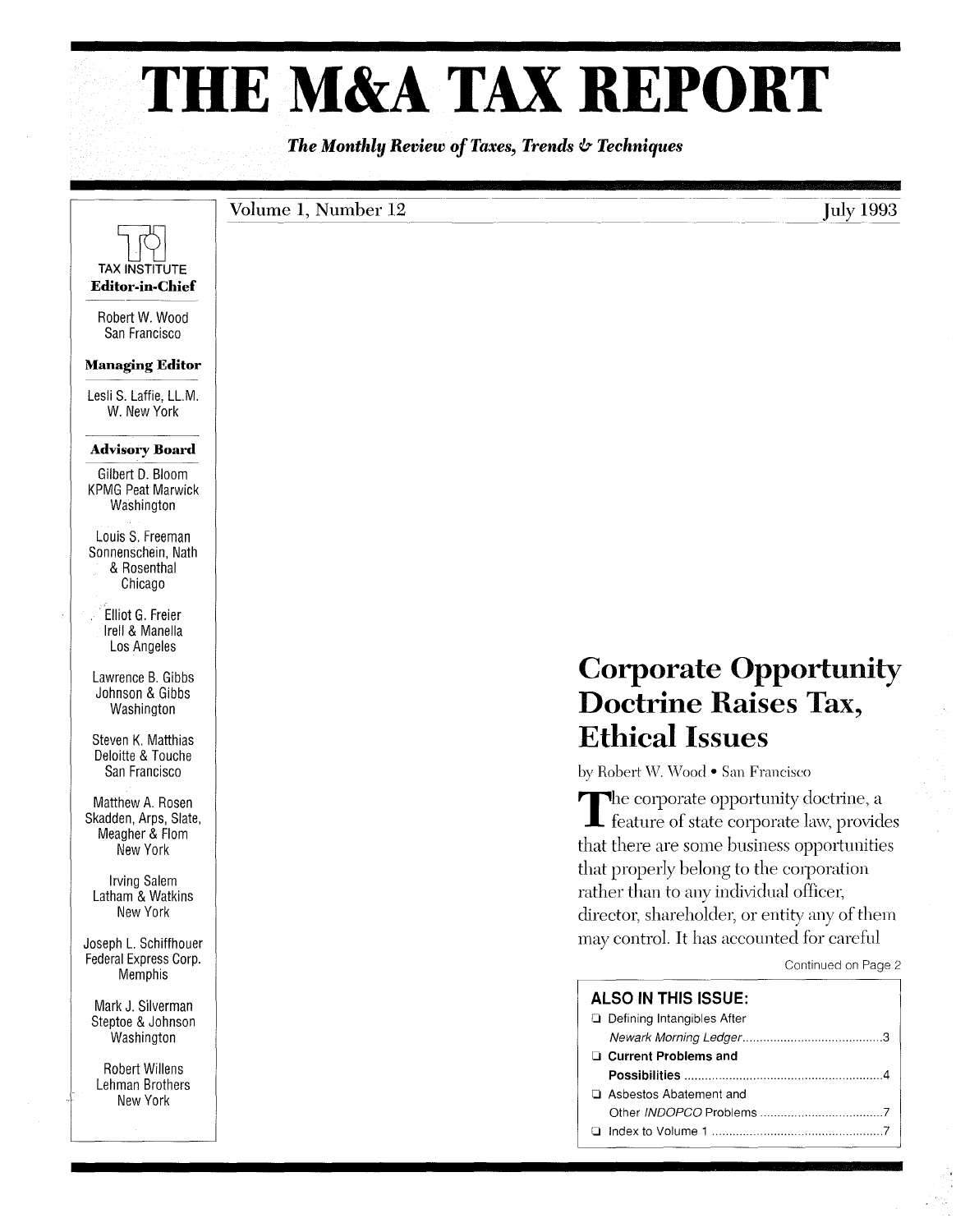**CORPORATE OPPORTUNITY** Continued From Page 1 corporate minutes in cases where the corporation declines to pursue a project *(e.g.,* an acquisition), but someone else connected with the company is given the green light to pursue the opportunity.

From a corporate perspective, the problems and pitfalls seem relatively straightforward. The key is typically disclosure, with disinterested board approval.

On the surface, there would appear to be no tax

issues raised by this relatively common scenario. But, can an officer's or director's pursuit of a corporate opportunity result in a deemed dividend to the individual recipient?

# **What is a Corporate Opportunity?**

The answer depends on how one defines a corporate opportunity. In *McCabe Packing Co. v. U. S.,* 809 F. Supp. 614 (DC Ill., 1992), a family-owned corporation operated a slaughterhouse. It had once unsuccessfully tried to develop calf blood as a marketable by-product of its packing operations, but eventually abandoned the efforts. Later, it was approached by a drug company desiring to purchase the blood and use it for research.

Although the company declined the offer, it permitted one of its shareholder-officers (a member of the controlling family) to pursue the venture. The officer operated the blood business on his own time for several years, using processing equipment provided to him by the drug company. During these years, he reported the income personally. Eventually, the corporation took over the blood business.

The Service asserted that even during the early years, the income belonged to the corporation, and thus, constituted a constructive dividend to the officershareholder. When the matter reached the district court, the company argued that it had legitimately declined the business opportunity, and therefore, no corporate asset had been distributed to the shareholder.

## **Constructive Dividends**

Distributions of corporate property to shareholders can easily be deemed constructive dividends. Common examples of constructive dividends include the following:

- Below-market purchases of corporate property by shareholders.
- Excessive payments to shareholders to purchase or lease their property.
- Corporate payments of expenses, or purchases of property, for the benefit of shareholders.

The question in *McCabe,* of course, was whether the blood was really corporate property any more. The blood itself was a worthless by-product to the corporation. Likewise, under applicable state law, a corporate director or agent could take a business Continued on Page 7

The M&A Tax Report is published monthly by Tax Institute, P.O. Box 192026, San Francisco, CA 94119, Tel. 415-566-5111 or 1-800-852-5515, Fax 415-566- 7310. Copyright © 1993 by Tax Institute. All rights reserved. No part of this newsletter may be reproduced in any form by microfilm, xerography, or otherwise, or incorporated into any information retrieval system, without the written permission of the copyright owner. Reprints of current and past articles are available. Inquiries regarding reprints and permissions should be addressed to Reprint Editor, Tax Institute, P.O. Box 192026, San Francisco, CA 94119.

This publication is designed to provide accurate and authoritative information in regard to the subject matter *covered.* It is sold with the understanding that neither the publisher nor the authors are engaged in rendering financial, legal, accounting, tax, or other professional service. If financial, legal, accounting tax, or other expert assistance is required, the services of a competent professional should be sought. Subscription price: USA, U.S. possessions and Canada-\$245 annually; elsewhere-\$295 annually. Direct editorial and subscription inquiries to Tax Institute, P.O. Box 192026, San Francisco, CA 94119